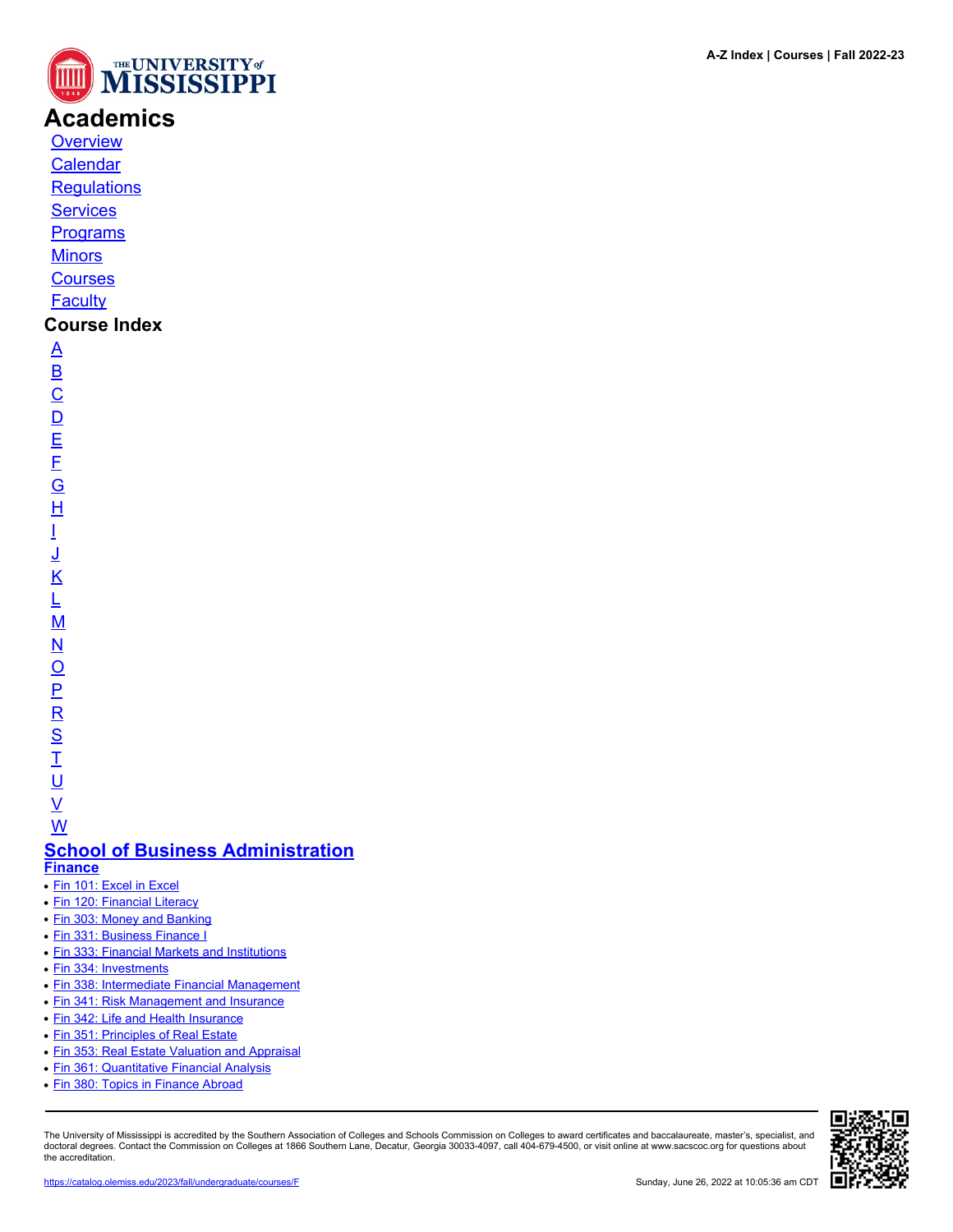

- [Fin 395: Honors Thesis in Finance](https://catalog.olemiss.edu/business/finance/fin-395)
- [Fin 411: Finance Fundamentals for MBA Applicants](https://catalog.olemiss.edu/business/finance/fin-411)
- [Fin 431: Financial Decision Making](https://catalog.olemiss.edu/business/finance/fin-431)
- [Fin 441: Commercial Insurance](https://catalog.olemiss.edu/business/finance/fin-441)
- [Fin 442: Insurance Company Operations](https://catalog.olemiss.edu/business/finance/fin-442)
- [Fin 445: Internship In Insurance and Risk Mgmt](https://catalog.olemiss.edu/business/finance/fin-445)
- [Fin 451: Real Estate Law](https://catalog.olemiss.edu/business/finance/fin-451)
- [Fin 453: Advanced Income Appraisal](https://catalog.olemiss.edu/business/finance/fin-453)
- [Fin 455: Real Estate Finance and Investment](https://catalog.olemiss.edu/business/finance/fin-455)
- [Fin 461: Financial Statement Analysis](https://catalog.olemiss.edu/business/finance/fin-461)
- [Fin 468: International Financial Management](https://catalog.olemiss.edu/business/finance/fin-468)
- [Fin 499: Business Finance Topics](https://catalog.olemiss.edu/business/finance/fin-499)
- [Fin 533: Security Analysis and Portfolio Mgmt](https://catalog.olemiss.edu/business/finance/fin-533)
- [Fin 534: Managing Financial Institutions](https://catalog.olemiss.edu/business/finance/fin-534)
- [Fin 537: Bank Management I](https://catalog.olemiss.edu/business/finance/fin-537)
- [Fin 538: Bank Management II](https://catalog.olemiss.edu/business/finance/fin-538)
- [Fin 542: Enterprise Risk Management](https://catalog.olemiss.edu/business/finance/fin-542)
- [Fin 555: Real Estate Investment Analysis](https://catalog.olemiss.edu/business/finance/fin-555)
- [Fin 568: International Finance](https://catalog.olemiss.edu/business/finance/fin-568)
- [Fin 581: Futures, Options, and Swaps](https://catalog.olemiss.edu/business/finance/fin-581)
- [Fin 620: Advanced Directed Study](https://catalog.olemiss.edu/business/finance/fin-620)
- [Fin 622: International Finance](https://catalog.olemiss.edu/business/finance/fin-622)
- [Fin 626: Seminar in International Econ & Finance](https://catalog.olemiss.edu/business/finance/fin-626)
- [Fin 631: Seminar in Business Finance](https://catalog.olemiss.edu/business/finance/fin-631)
- [Fin 633: Investment Analysis](https://catalog.olemiss.edu/business/finance/fin-633)
- [Fin 634: Financial Management I](https://catalog.olemiss.edu/business/finance/fin-634)
- [Fin 635: Financial Management II](https://catalog.olemiss.edu/business/finance/fin-635)
- [Fin 636: Financial Mgmt Health Care Institutions](https://catalog.olemiss.edu/business/finance/fin-636)
- [Fin 637: Management of Financial Intermediaries](https://catalog.olemiss.edu/business/finance/fin-637)
- [Fin 642: Applied Probability Modeling](https://catalog.olemiss.edu/business/finance/fin-642)
- [Fin 644: Financial Econ: Continuous-Time Models](https://catalog.olemiss.edu/business/finance/fin-644)
- [Fin 650: Research Colloquium in Econ & Finance](https://catalog.olemiss.edu/business/finance/fin-650)
- [Fin 695: Special Topics in Finance](https://catalog.olemiss.edu/business/finance/fin-695)
- [Fin 697: Thesis](https://catalog.olemiss.edu/business/finance/fin-697)
- [Fin 797: Dissertation](https://catalog.olemiss.edu/business/finance/fin-797)

# **[College of Liberal Arts](https://catalog.olemiss.edu/liberal-arts)**

### **[Music](https://catalog.olemiss.edu/liberal-arts/music)**

- [Flut 100: Preparatory Flute](https://catalog.olemiss.edu/liberal-arts/music/flut-100)
- [Flut 121: Freshman Flute I](https://catalog.olemiss.edu/liberal-arts/music/flut-121)
- [Flut 122: Freshman Flute II](https://catalog.olemiss.edu/liberal-arts/music/flut-122)
- [Flut 221: Sophomore Flute I](https://catalog.olemiss.edu/liberal-arts/music/flut-221)
- [Flut 222: Sophomore Flute II](https://catalog.olemiss.edu/liberal-arts/music/flut-222)
- [Flut 241: Sophomore Flute Performance I](https://catalog.olemiss.edu/liberal-arts/music/flut-241)
- [Flut 242: Sophomore Flute Performance II](https://catalog.olemiss.edu/liberal-arts/music/flut-242)
- [Flut 321: Junior Flute I](https://catalog.olemiss.edu/liberal-arts/music/flut-321)
- [Flut 322: Junior Flute II](https://catalog.olemiss.edu/liberal-arts/music/flut-322)
- [Flut 341: Junior Flute Performance I](https://catalog.olemiss.edu/liberal-arts/music/flut-341)
- [Flut 342: Junior Flute Performance II](https://catalog.olemiss.edu/liberal-arts/music/flut-342)
- [Flut 421: Senior Flute I](https://catalog.olemiss.edu/liberal-arts/music/flut-421)
- [Flut 422: Senior Flute II](https://catalog.olemiss.edu/liberal-arts/music/flut-422)
- [Flut 441: Senior Flute Performance I](https://catalog.olemiss.edu/liberal-arts/music/flut-441)
- [Flut 442: Senior Flute Performance II](https://catalog.olemiss.edu/liberal-arts/music/flut-442)
- [Flut 521: Advanced Flute I](https://catalog.olemiss.edu/liberal-arts/music/flut-521)
- [Flut 522: Advanced Flute II](https://catalog.olemiss.edu/liberal-arts/music/flut-522)
- [Flut 541: Advanced Flute Performance I](https://catalog.olemiss.edu/liberal-arts/music/flut-541)
- [Flut 542: Advanced Flute Performance II](https://catalog.olemiss.edu/liberal-arts/music/flut-542)
- [Flut 621: Graduate Flute I](https://catalog.olemiss.edu/liberal-arts/music/flut-621)
- [Flut 622: Graduate Flute II](https://catalog.olemiss.edu/liberal-arts/music/flut-622)
- [Flut 641: Graduate Flute Performance I](https://catalog.olemiss.edu/liberal-arts/music/flut-641)

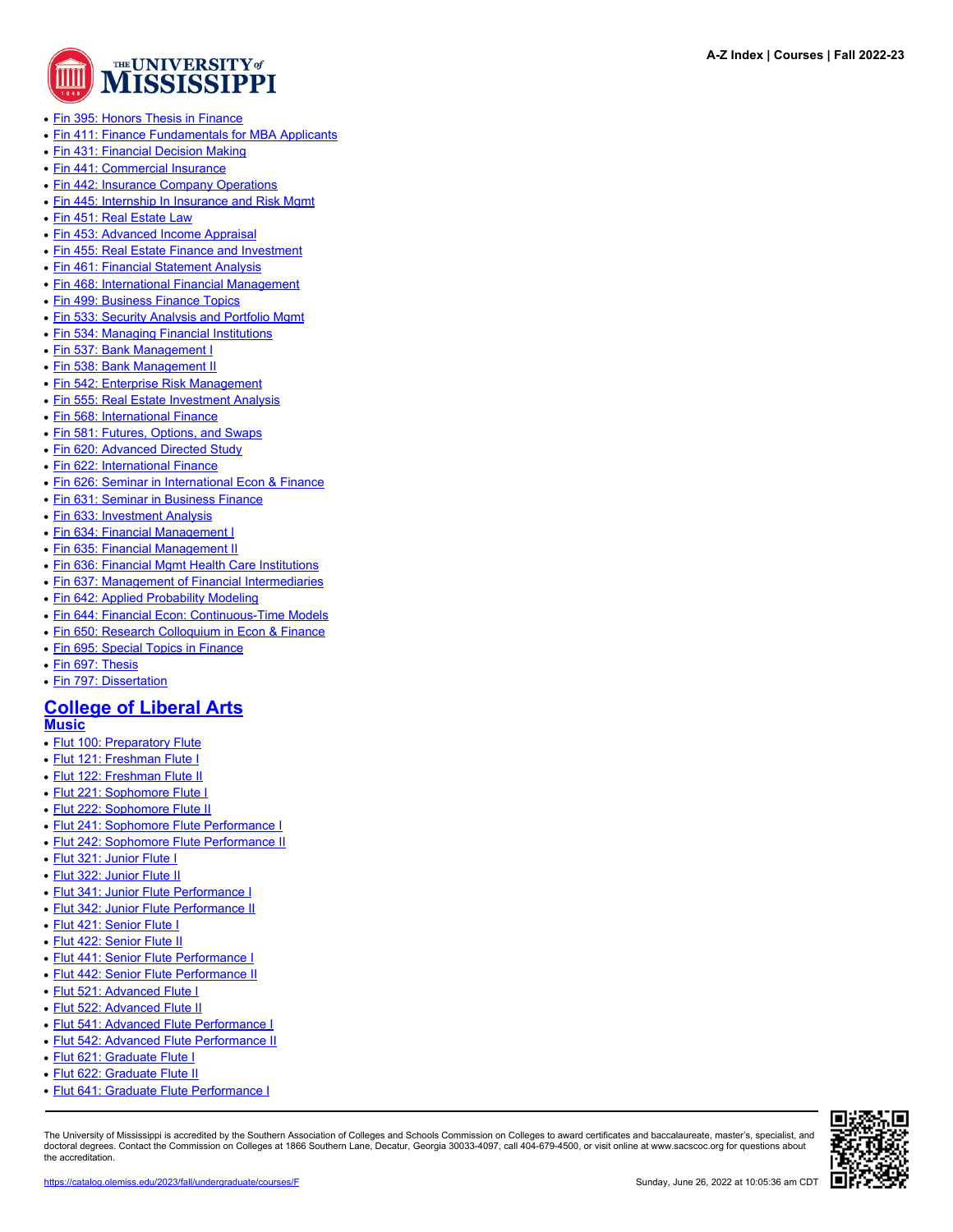

● [Flut 642: Graduate Flute Performance II](https://catalog.olemiss.edu/liberal-arts/music/flut-642)

#### **[Modern Languages](https://catalog.olemiss.edu/liberal-arts/modern-languages)**

- [Fr 101: Elementary French I](https://catalog.olemiss.edu/liberal-arts/modern-languages/fr-101)
- [Fr 102: Elementary French II](https://catalog.olemiss.edu/liberal-arts/modern-languages/fr-102)
- [Fr 111: Intensive Elementary French](https://catalog.olemiss.edu/liberal-arts/modern-languages/fr-111)
- [Fr 121: Accelerated Elementary French](https://catalog.olemiss.edu/liberal-arts/modern-languages/fr-121)
- [Fr 198: Elementary French Study Abroad](https://catalog.olemiss.edu/liberal-arts/modern-languages/fr-198)
- [Fr 199: Special Topics in French](https://catalog.olemiss.edu/liberal-arts/modern-languages/fr-199)
- [Fr 201: Intermediate French I](https://catalog.olemiss.edu/liberal-arts/modern-languages/fr-201)
- [Fr 202: Second Year French](https://catalog.olemiss.edu/liberal-arts/modern-languages/fr-202)
- [Fr 211: Intensive Intermediate French](https://catalog.olemiss.edu/liberal-arts/modern-languages/fr-211)
- [Fr 298: Intermediate French Study Abroad](https://catalog.olemiss.edu/liberal-arts/modern-languages/fr-298)
- [Fr 299: Special Topics in French](https://catalog.olemiss.edu/liberal-arts/modern-languages/fr-299)
- [Fr 303: Conversation & Composition I](https://catalog.olemiss.edu/liberal-arts/modern-languages/fr-303)
- [Fr 304: Conversation & Composition II](https://catalog.olemiss.edu/liberal-arts/modern-languages/fr-304)
- [Fr 311: Business French](https://catalog.olemiss.edu/liberal-arts/modern-languages/fr-311)
- [Fr 321: French Culture and Civilization](https://catalog.olemiss.edu/liberal-arts/modern-languages/fr-321)
- [Fr 322: Contemporary French Culture](https://catalog.olemiss.edu/liberal-arts/modern-languages/fr-322)
- [Fr 323: La Chanson Francophone](https://catalog.olemiss.edu/liberal-arts/modern-languages/fr-323)
- [Fr 324: French Cuisine and Culture](https://catalog.olemiss.edu/liberal-arts/modern-languages/fr-324)
- [Fr 325: The Francophone World](https://catalog.olemiss.edu/liberal-arts/modern-languages/fr-325)
- [Fr 330: Introduction to French Linguistics](https://catalog.olemiss.edu/liberal-arts/modern-languages/fr-330)
- [Fr 331: Intro to Lit/Literary Analysis in French](https://catalog.olemiss.edu/liberal-arts/modern-languages/fr-331)
- [Fr 361: French and Francophone Cinema](https://catalog.olemiss.edu/liberal-arts/modern-languages/fr-361)
- [Fr 362: Regional Identity in French Cinema](https://catalog.olemiss.edu/liberal-arts/modern-languages/fr-362)
- [Fr 398: Upper-Level French Study Abroad](https://catalog.olemiss.edu/liberal-arts/modern-languages/fr-398)
- [Fr 399: Special Topics](https://catalog.olemiss.edu/liberal-arts/modern-languages/fr-399)
- [Fr 561: Advanced French & Francophone Cinema](https://catalog.olemiss.edu/liberal-arts/modern-languages/fr-561)
- [Fr 571: Advanced Grammar and Composition](https://catalog.olemiss.edu/liberal-arts/modern-languages/fr-571)
- [Fr 572: French Phonetics and Phonology](https://catalog.olemiss.edu/liberal-arts/modern-languages/fr-572)
- [Fr 574: History of the French Language](https://catalog.olemiss.edu/liberal-arts/modern-languages/fr-574)
- [Fr 575: Topics in Applied French Linguistics](https://catalog.olemiss.edu/liberal-arts/modern-languages/fr-575)
- [Fr 577: Survey of French Literature I](https://catalog.olemiss.edu/liberal-arts/modern-languages/fr-577)
- [Fr 578: Survey of French Literature II](https://catalog.olemiss.edu/liberal-arts/modern-languages/fr-578)
- [Fr 579: Survey of French Lyric Poetry](https://catalog.olemiss.edu/liberal-arts/modern-languages/fr-579)
- [Fr 580: Survey of French Theater](https://catalog.olemiss.edu/liberal-arts/modern-languages/fr-580)
- [Fr 582: Medieval and Renaissance French Lit](https://catalog.olemiss.edu/liberal-arts/modern-languages/fr-582)
- [Fr 583: Seventeenth-Century French Literature](https://catalog.olemiss.edu/liberal-arts/modern-languages/fr-583)
- [Fr 584: Eighteenth-Century French Literature](https://catalog.olemiss.edu/liberal-arts/modern-languages/fr-584)
- 
- [Fr 585: Nineteenth-Century French Literature](https://catalog.olemiss.edu/liberal-arts/modern-languages/fr-585)
- [Fr 586: Twentieth-Century French Literature](https://catalog.olemiss.edu/liberal-arts/modern-languages/fr-586)
- [Fr 587: Introduction to Francophone Literature](https://catalog.olemiss.edu/liberal-arts/modern-languages/fr-587)
- [Fr 588: Chretien de Troyes and His World](https://catalog.olemiss.edu/liberal-arts/modern-languages/fr-588)
- [Fr 589: The Environment in French Literature](https://catalog.olemiss.edu/liberal-arts/modern-languages/fr-589)
- [Fr 593: Topics in Cultural Studies](https://catalog.olemiss.edu/liberal-arts/modern-languages/fr-593)
- [Fr 598: Advanced French Study Abroad](https://catalog.olemiss.edu/liberal-arts/modern-languages/fr-598)
- [Fr 599: Special Topics](https://catalog.olemiss.edu/liberal-arts/modern-languages/fr-599)
- [Fr 601: Professional Issues in Graduate Study](https://catalog.olemiss.edu/liberal-arts/modern-languages/fr-601)
- [Fr 632: Seminar, French Studies II](https://catalog.olemiss.edu/liberal-arts/modern-languages/fr-632)
- [Fr 671: Research Methods](https://catalog.olemiss.edu/liberal-arts/modern-languages/fr-671)
- [Fr 672: Research & Practice in Clsrm Sec. Lang.](https://catalog.olemiss.edu/liberal-arts/modern-languages/fr-672)
- [Fr 673: Seminar](https://catalog.olemiss.edu/liberal-arts/modern-languages/fr-673)
- [Fr 697: Thesis](https://catalog.olemiss.edu/liberal-arts/modern-languages/fr-697)

#### **[Music](https://catalog.olemiss.edu/liberal-arts/music)**

- [Frhn 100: Preparatory French Horn](https://catalog.olemiss.edu/liberal-arts/music/frhn-100)
- [Frhn 121: Freshman French Horn I](https://catalog.olemiss.edu/liberal-arts/music/frhn-121)
- [Frhn 122: Freshman French Horn II](https://catalog.olemiss.edu/liberal-arts/music/frhn-122)
- [Frhn 221: Sophomore French Horn I](https://catalog.olemiss.edu/liberal-arts/music/frhn-221)